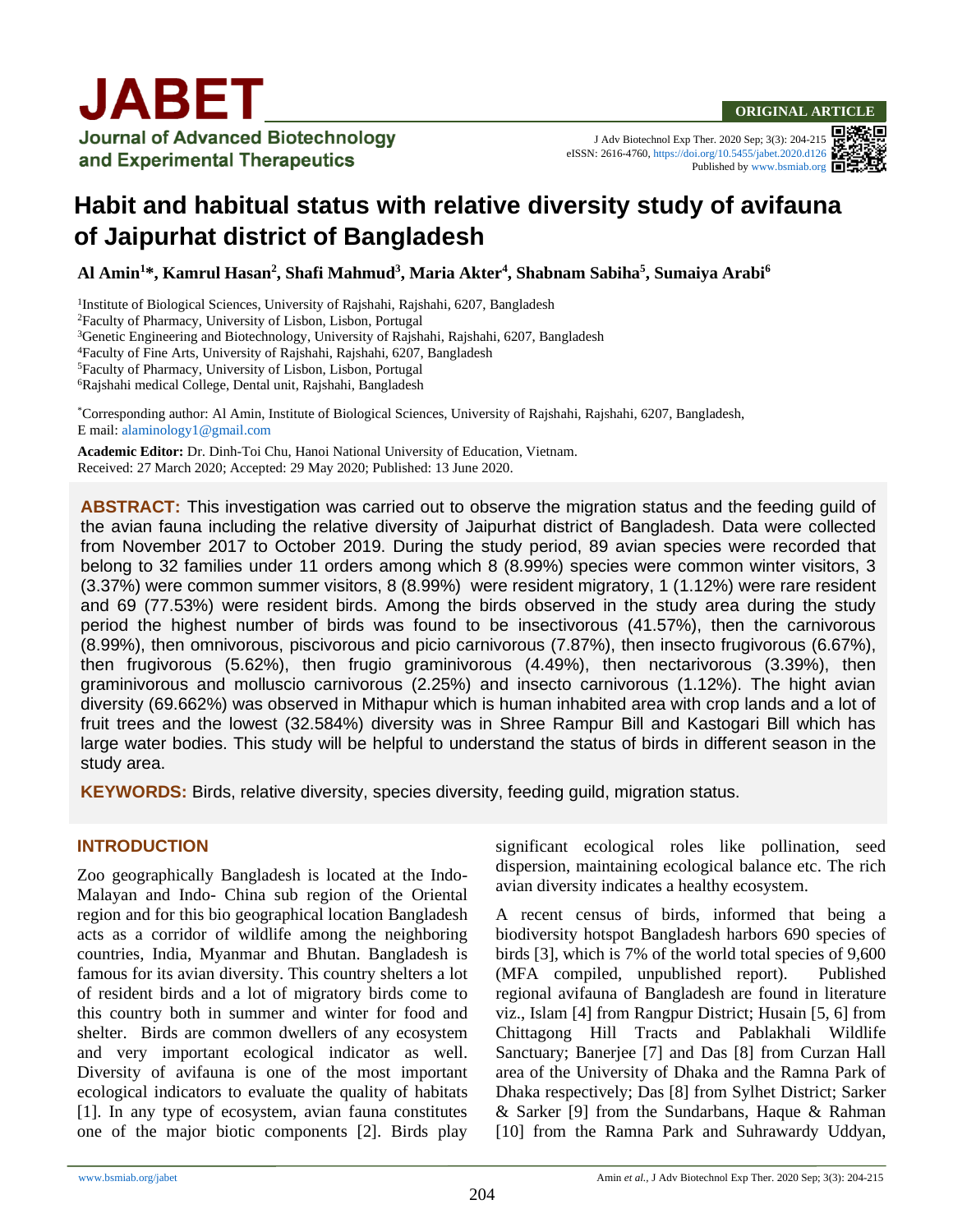Dhaka; Akhter [11] from the Boldha Garden, Dhaka; Sarker et al. [12] from the Moheshkhali Island; Reza et al. [13] from Rajshahi University Campus; and Reza et al. [14] from the Padma Charlands near Rajshahi City, etc. Sarkar [15] published seabirds of the Bay of Bengal of Bangladesh Coast and their conservation; Jaman et al. [16, 17] studied ecology, conservation problems and status of avifauna of Noakhali Charbata Coastal area. Sarker *et al*. [18, 19] reported diversity of avifauna of Bagkhali Range and Cox's Bazar; Sarker *et al*. [20] reported the avifauna from two urban sites of the Uttara Model Town, Dhaka. Literature on the avian diversity are very scanty from the Rajshahi region. Haque [21] published a list of birds from the Rajshahi University campus, which was later updated by Reza et al. [13]. Karmakar *et al*. [22] published an article on birds of Joypurhat District. Reza et al. [14], Reza & Parween [23] reported on the waterbirds of the Padma River and the migratory birds of the Padma River Charlands, Hasan *et al*. [24] published an article on birds of Shoipara Beel of Mohanpur Upazilla, Rajshahi District and Amin & Hasan reported on the birds of Naogaon District respectively [25]. This study will illustrate the status of birds of the study area.

### **MATERIALS AND METHODS**

#### **Study area**

Joypurhat is a District of Rajshahi Division that has an area of 965.44 sq. km. It is bounded by Dinajpur in the north, Naogaon in the south, and Bogra and Gaibandha in the east, Bogra and Naogaon and West Bengal, India in the west [33]. For the convenience of the field work, the study area was divided into seven sites follows: Chapadal, Shree Rampur Bill, Mithapur, Paharpur, Jogodishpur, Kastogaree bill and Asranga (site A, B, C, D, E, F and G). The study area might be differentiated into two major groups

### **Bill areas**

Shree Rampur Bill (site B) and Kastogari Bill (site F) has large water body with thin human houses and wide agricultural lands.

### **Human locality**

Chapadal (site A), Mithapur (site C), Paharpur (site D), Jogodishpur (site E) and Asranga (site G) were human inhabited areas with villages, small ponds, lots of fruit trees and agricultural lands.

### **Study period**

The study was carried out from November 2017 to October 2019.

# **Study design**

The study was carried out whole the year round. Specially, during three seasons i.e. Rainy (July to October), winter (November to February) and summer (March to June) seasons, birds were observed by regular visits (At least 8 days in a month). Look and see method was opted for bird's survey.

### **Data collection techniques**

Field data of birds were observed during winter season at morning hours between 6.30 to 9.00 a.m. and in the evening from 4.00 to 6.00 p.m., during summer season at morning hours between 5.00 to 8.00 a.m. and evening from 5.00 to 7.00 p.m. while, during the rainy season at morning hours between 6.00 to 8.30 a.m. and evening from 4.30 to 6.30 p.m. All types' of habitats were surveyed carefully for birds. The area was visited by walking; sometimes small boat was used to cover the wetland areas. The birds were observed with binoculars (Bushnell  $20 \times 200$  mm with multicoated lens) and photographed using digital cameras (Nikon P 530).

# **Identification of birds**

The birds were identified from their photographs in the Central library, Seminar library and with the help of the book Name of Bangladesh birds: prespective written by Professor Dr. Aminuzzaman Saleh Reza, Department of Zoology, University of Rajshahi. Also consulted literatures for bird identification were Ali and Ripley [26], Ali [27], Khan [3, 28], Halder [29], Grewal [30].

### **Migration status**

The birds were categorized according to their status at the study area, which are Common Resident (R), Rare Resident (RR), Resident Migratory (RM), Migratory, summer visitors (MSV) and Migratory, Winter Visitors (MWV).

### **Social status**

The status of the resting or foraging types were studied. Some birds were found to rest or forage either solitary or in pair or in small parties. The water birds were found to forage mostly in different sized family flocks or in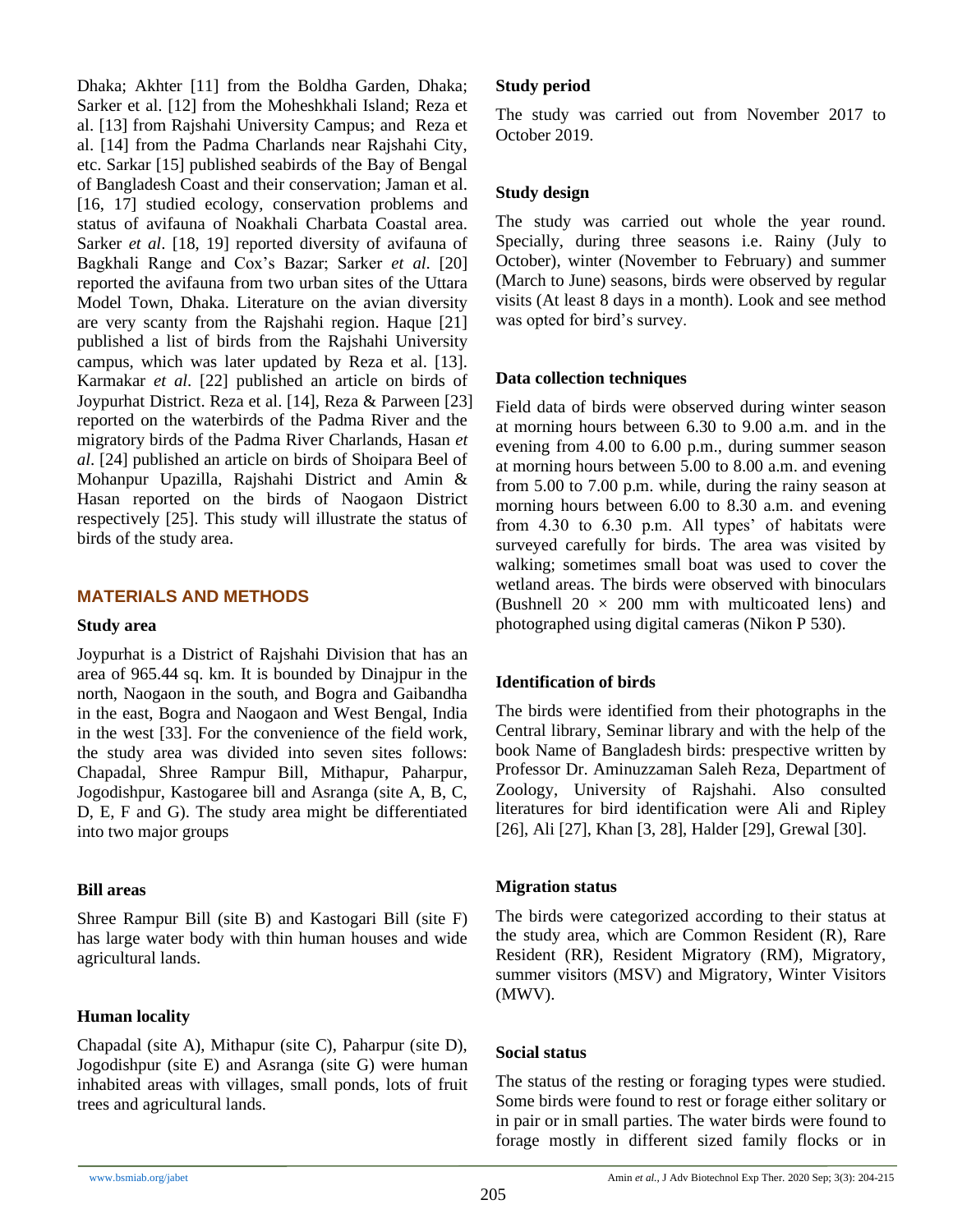mixed species flocks. The symbols for the social status of the birds are used as S (solitary/single), P (pair), F (flock), LF (large flock), and SF (small flock),

# **Feeding guild**

Feeding habits of the observed birds were studied. The bird species were identified accordingly their feeding guild. The feeding guilds were categorized as frugivorous (FV), carnivorous (CV), nectivorous (NV), molluscivorous (MV), piscivorous (PV), granivorous (GV), insectivorous (IV) and Omnivorous (OM).

# **Statistical analysis**

Systematic lists were constructed following Ali and Ripley (1996) [26] to yield Relative Diversity (RD):

Relative diversity = 
$$
\frac{\text{Number of species in a family}}{\text{Total number of species}} \times 100
$$

Relative abundance was assessed as 'very common' (seen on 75–100% of visits), 'common' (seen on 50–74% of visits), 'uncommon' (seen on 25–49% of visits), and 'rare' (seen on <25% of visits).

# **RESULTS**

# **Species diversity**

A total of 89 species of birds were recorded from the study area. A check list of birds found in the Jaipurhat District is given in Table 1. Distribution, abundance of birds in different blocks, local status, social status and feeding guild and IUCN status of birds are represented in Table 2. Number and percentages of families and species under each order and Relative abundance of bird species under each family is given in Table 3. Among the total 89 species only one (*Ichthyophaga ichthyaetus*) is globally threatened [31]. The observed species are representatives of 11 orders and 32 families.

# **Migration status**

Among the 89 species of birds 8 (8.99%) species were common winter visitors, 3 (3.37%) were common summer visitors, 8 (8.99%) were resident migratory, 1  $(1.12\%)$  were rare resident and 69  $(77.53\%)$  were resident birds (Table 2, Figure 1). Among the birds listed in this area, the most common winter visitors were Fulvous whistling duck (*Dendrocygna bicolor*), Lesser whistling-duck (*Dendrocygna javanica*), Common Snipe (*Gallinago gallinago*), Common Swallow (*Hirundo rustica*), White-Browed Wagtail (*Motacilla maderaspatensis*), White Wagtail (*Motacilla alba*), Yellow Wagtail (*Motacilla flava*) and Tickell's Leaf wabler (*Dicaeum cruenatum*); summer visitors were Blue-tailed Bea-Eater (*Merops philippinus*), Pied Cuckoo (*Clamator jacobinus)* and Common Hawk Cuckoo (*Hierococcyx varius*). Grey-Headed fish eagle (*Ichthyophaga ichthyaetus*) was seen in this study area as well which is considered as a rear resident bird that is a globally threatened at present time according to IUCN. Night Heron (*Nycticorax nycticorax*), Great Egret (*Casmerodicus albus*), Asian openbill (*Anastomus oscitans*), Little Cormorant (*Phalacrocorsx carbo*), Jungle Crow (*Corvus macrorhynchos*) and Ashy Drongo (*Dicrurus leucophaeus*) were seen periodically because of their resident migratory habit. The rest were seen all years around.



**Figure 1.** Migration status of birds in the study area

# **Social status**

Birds are different in social status as well as their feeding status. Sometime they are found in solitary or in pairs. Some birds are formed small to large groups. Some birds are visited in a small to large or loose flocks. The number of species found as single (solitary) was 13  $(14.61\%)$ , paired 1  $(1.12\%)$  and may single or in pairs was 32 (35.96%). However, 4 (4.49%) species were found in small flock and 2 (2.25%) were found in large flock. Some birds were found in single or small flocks, some were found in paired or small flock while some were seen in small or large flocks and the numbers of these groups of birds are 11 (12.36%), 6 (6.74%) and 4 (4.49%) respectively. About 9 (10.11%) birds were seen in single, paired or forming small flocks; 5 (5.62%) were single, paired or in large flocks, and 2 (2.25%) bird species were seen single or formed both small and large flocks. All these statuses are shown in Table 2 and Figure 2.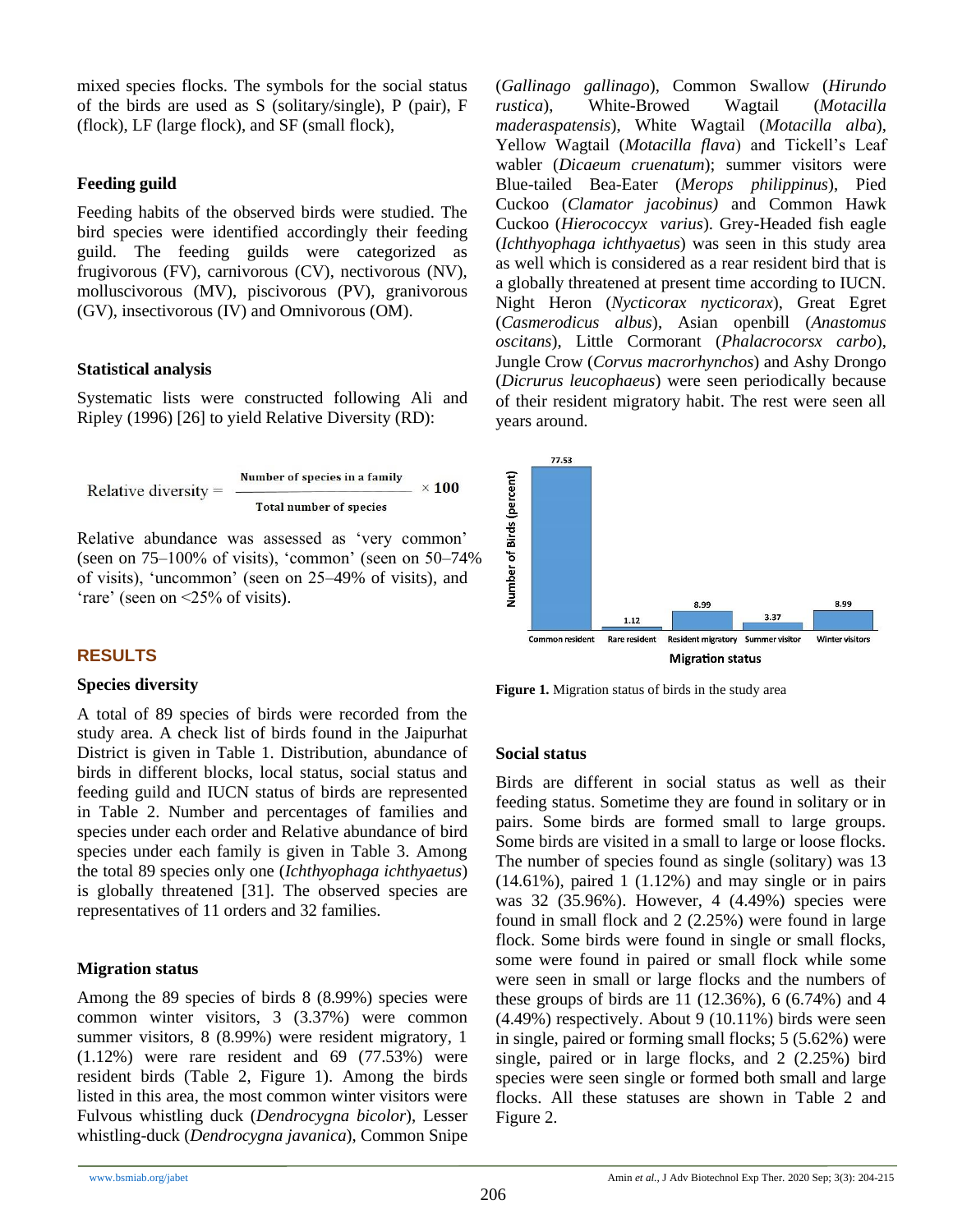| <b>Order (Family)</b>             | Sl. No           | <b>Scientific Name</b>                     | <b>Bangle Name</b>        | <b>English Name</b>           |
|-----------------------------------|------------------|--------------------------------------------|---------------------------|-------------------------------|
| Anseriformes                      | 1                | Dendrocygna bicolor (Vieillot, 1837)       | Boro sorali               | Fulvous whistling duck        |
| (Dendrocygnidae)                  |                  |                                            |                           |                               |
|                                   | $\boldsymbol{2}$ | Dendrocygna javanica (Horsfield, 1821)     | Choto Sorali              | Lesser whistling-duck         |
| Apodiformes (Apodidae)            | 3                | Apus affinis (Gray, 1830)                  | Ababil, Ghore,<br>Batasi  | <b>House Swift</b>            |
|                                   | 4                | Cypsiurus balasiensis (Selater, 1866)      | Talchata, Tal Batasi      | Palm Swift                    |
| Ciconiiformes                     | 5                | Milvus migrans (Sykes, 1832)               | <b>Bhuban Chil</b>        | <b>Black Kite</b>             |
| 1.(Accipitridae)                  |                  |                                            |                           |                               |
|                                   | 6                | Haliastur indicus (Boddaert, 1783)         | Sankha / Lal Chil         | <b>Brahminy Kite</b>          |
|                                   | 7                | Spilornis cheela (Latham, 1790)            | Tila Baj                  | <b>Crested Serpent Eagle</b>  |
|                                   | 8                | Ichthyophaga ichthyaetus (Horsfield, 1821) | <b>Boro Machmural</b>     | Grey-Headed fish eagle        |
|                                   | 9                | Elanus caeruleus (Desfontainese, 1789)     | Dhola Chil                | <b>Black-Shouldered Kite</b>  |
| 2.(Ardeidae)                      | 10               | Bubulcus ibis (Boddaert, 1783)             | Go Bok                    | Cattle Egret                  |
|                                   | 11               | Nycticorax nycticorax (Linnaeus, 1758)     | Nishi Bok                 | Night Heron                   |
|                                   | 12               | Ardeola grayii (Sykes, 1832)               | Kani Bok                  | Indian Pond Heron             |
|                                   | 13               | Ixobrychus cinnamomeus(Gmelin,1789)        | Lal Bok                   | Cinnamon Bittern              |
|                                   | 14               | Casmerodicus albus (Gray, 1831)            | Boro Sada Bok             | <b>Great Egret</b>            |
|                                   | 15               | Egretta garzetta (Linnaeus, 1766)          | Choto Sada Bok            | Little Egret                  |
|                                   | 16               | Butorides striatus (Horsfield, 1857)       | Choto / Shabuj Bok        | Little (Green) Heron          |
| 3.(Ciconiidae)                    | 17               | Anastomus oscitans (Boddaert, 1873)        | Shamuk khol               | Asian openbill                |
| 4.(Scolopacidae)                  | 18               | Gallinago gallinago (Linnaeus, 1758)       | Metey Chega               | Common Snipe                  |
| 5.(Threskiornithidae)             | 19               | Pseudibis papillosa (Temminck, 1824)       | Kastechora                | <b>Black Ibis</b>             |
| 6.(Phalacorcoracidae)             | 20               | Phalacrocorsx carbo (Linnaeus, 1758)       | Boro Pankouri             | <b>Great Cormorant</b>        |
|                                   | 21               | Phalacrocorsx niger (Vieillot, 1817)       | Choto Pankouri            | Little Cormorant              |
| Columbiformes<br>(Columbidae)     | 22               | Columba livia (Gmelin, 1789)               | Jalali Kobutor            | Rock Pigeon                   |
|                                   | 23               | Streptopelia chinensis (Gmelin, 1789)      | Tila Ghughu               | <b>Spotted Dove</b>           |
|                                   | 24               | Streptopelia decaocto (Frivaldszky, 1838)  | Konthi Ghughu             | <b>Eurasian Collared Dove</b> |
| Coraciiformes                     |                  |                                            | Pati/Choto                |                               |
| 1.(Alcedinidae)                   | 25               | Alcedo atthis (Gmelin, 1788)               | Machranga                 | Common Kingfisher             |
| 2.(Cerylidae)                     | 26               | Ceryle rudis (Reichenbach, 1851)           | Pakra Machranga           | Pied Kingfisher               |
| 3.(Dalcelonidae)                  | 27               | Halcycon smyrnensis(Linnaeus, 1758)        | Sada-Buk<br>Machranga     | White-Throated Kingfisher     |
|                                   | 28               | Halcycon capensis (Linnaeus, 1766)         | Megh-Hou                  | Stork-Billed Kingfisher       |
| 4.(Meropidae)                     | 29               | <i>Merops orientalis</i> (Latham,1801)     | Shobuj Shuichora          | Green Bee-Eater               |
|                                   | 30               | Merops philippinus (Linnaeus, 1758)        | Nil-Lej Shuichora         | <b>Blue-tailed Bea-Eater</b>  |
| Cuculiformes<br>1.(Centropodidae) | 31               | Centropus krameri (Scopoli, 1769)          | Choto Kanakukka           | <b>Lesser Coucal</b>          |
|                                   | 32               | Centropus sinensis (Hume, 1873)            | Boro Kanakukka            | Greater Coucal                |
| 2.(Cuculidae)                     | 33               | Eudynamys scolopaceal (Linniaeus, 1758)    | Kokil                     | Asian Koel                    |
|                                   | 34               | Cuculus micropterus (Gould, 1838)          | Bou-Kotha-Kou             | <b>Indian Cuckoo</b>          |
|                                   | 35               | Clamator jacobinus (Boddaert, 1783)        | Chatok                    | Pied Cuckoo                   |
|                                   |                  |                                            | Peukaha / Pati            |                               |
|                                   | 36               | Hierococcyx varius (Vahl, 1797)            | Chokhgelo                 | Common Hawk Cuckoo            |
| Gruiformes<br>(Rallidae)          | 37               | Amaurornis phoenicurus (Pennant, 1769)     | Dahuk                     | White-Breasted Waterhen       |
| Passeriformes<br>1.(Corvidae)     | 38               | Dendrocitta vagabunda (Latham, 1790)       | Harichacha                | Rufous Treepie                |
|                                   | 39               | Oriolus xanthornus (Linnaeus, 1758)        | Haldey Pakhi /<br>ktiturn | <b>Black-Hooded Oriole</b>    |
|                                   | 40               | Corms splendens (Vieillot, 1817)           | Pati Kak                  | <b>House Crow</b>             |
|                                   | 41               | Corvus macrorhynchos (Lesson, 1831)        | Dar Kak                   | Large-Billed / Jungle Crow    |
|                                   | 42               | Rhipidura albicollis (Vieillot, 1818)      | Lej Nachune               | Fantail Flycatcher            |

# **Table 1.** Checklist of the birds found in Jaipurhat district

[www.bsmiab.org/jabet](http://www.bsmiab.org/jabet) Amin *et al.,* J Adv Biotechnol Exp Ther. 2020 Sep; 3(3): 204-215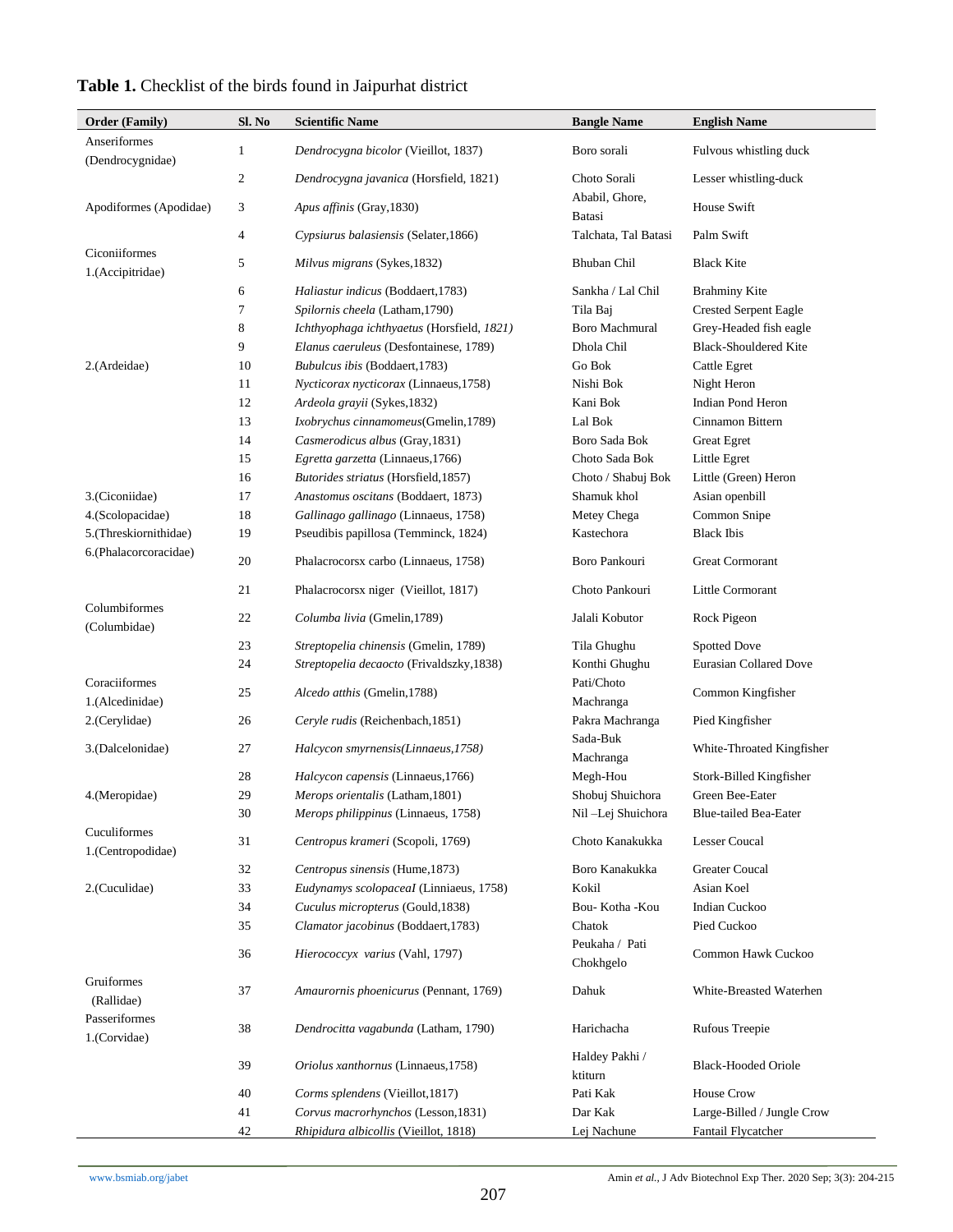|                   | 43 | Terpsiphone paradise (Linnaeus, 1758)       | Dudhraj / Sah               | Asian Paradise Flycatcher       |
|-------------------|----|---------------------------------------------|-----------------------------|---------------------------------|
|                   |    |                                             | <b>Bulbul</b>               |                                 |
|                   | 44 | Aegithina tiphia (Linnaeus, 1758)           | Fotikijal / Taufiq          | Common iora                     |
|                   | 45 | Dicrurus macrocercus (Vieillot, 1817)       | Fingey / Kalo<br>Fingey     | <b>Black Drongo</b>             |
|                   | 46 | Dicrurus leucophaeus (Vieillot, 1817)       | Dhushorav Fingy             | Ashy Drongo                     |
|                   | 47 | Dicrurus aeneus (Vieillot, 1817)            | <b>Bronze Fingey</b>        | <b>Bronzed Drongo</b>           |
|                   | 48 | Dicrurus paradiseus (Linnaeus, 1766)        | Keshraj                     | Spangled Drongo                 |
|                   | 49 | Tephrodornis pondicerianus (Gmelin 1789)    | Kath Kosai                  | Common Wood Shrike              |
|                   | 50 | Pericrocotus cinnamomeus (Linnaeus, 1766)   | Satsaheli                   | <b>Small Minivet</b>            |
|                   | 51 | Pericrocotus flammeus (froster, 1781)       | Altapori                    | Scarlet inivet                  |
| 2.(Hirundinidae)  | 52 | Hirundo rustica (Linnaeus, 1758)            | Ababil                      | Barn / Common Swallow           |
| 3.(Irenidae)      | 53 | Chloropsis cochinchinensis (Gameline, 1789) | Choto horeal                | Golden fronted Leaf Bird        |
| 4.(Laniidae)      | 54 | Lanius schach (Hodgson, 1837)               | Kalomatha Kosai             | Long-Tailed Shrike              |
| 5.(Muscicapidae)  | 55 | Zoothera citrina (Latham, 1790)             | Dama / Komla Bou            | Orange-Headed Thrush            |
|                   | 56 | Copsychus saularis (Linnaeus, 1758)         | Doel                        | Oriental Magpie Robin           |
| 6.(Pycnonotidae)  | 57 | Pycnonotus cafer (Linnaeus, 1766)           | Bulbuli                     | Red-Vented Bulbul               |
|                   | 58 | Pycnonotuscafer(Linnaeus,1758)              | Shipahi Bulbuli             | Red-whiskered Bulbul            |
| 7.(Passeridae)    | 59 | Passer domestica (Linnaeus, 1758)           | Chorui                      | House Sparrow                   |
|                   | 60 | Ploceus philippinus (Linnaeus, 1766)        | Babui                       | Baya weaver                     |
|                   | 61 | Lonchura punctulata (Linnaeus, 1758)        | Tila munia                  | Scaly breasted munia            |
|                   | 62 | Anthus rufulus (Vieillot, 1818)             | Dhani tulika                | Paddyfield pipit                |
|                   | 63 | Motacilla maderaspatensis(Gmelin,1789)      | Pakra Khonjon               | White-Browed Wagtail            |
|                   | 64 | Motacilla alba (Linnaeus, 1758)             | Sada Khonjon                | White Wagtail                   |
|                   | 65 | Motacilla flava (Linnaeus, 1758)            | Halud Khonjon               | Yellow Wagtail                  |
| 8.(Sylviidae)     | 66 | Locustella naevia (Boddaent, 1783)          | Foring Warbler              | Grasshopper Warbler             |
|                   | 67 | Megalurus palustris, (Horsefield, 1821)     | Jolar chatare               | <b>Striated Wabber</b>          |
|                   | 68 | Phylloscopus affinis (Tickell, 1833)        | Tickeller pata futki        | Tickell's Leaf wabler           |
|                   | 69 | Turdoides striatus (Dumont, 1823)           | <b>Bon Chhatare</b>         | Jungle Babbler                  |
|                   | 70 | Orthotomus sutorius (Pennaut, 1769)         | Tuntuni                     | Common Tailorbird               |
| 9.(Sturnidae)     | 71 | Acridotheres tristis (Linnaeus, 1766)       | <b>Bhat Shalik</b>          | Common Myna                     |
|                   | 72 | Acridotheres fuscus (Vagler, 1827)          | Jhuti Shalik                | Jungle Myna                     |
|                   | 73 | Sturnus malabaricus (Gmelin, 1789)          | Kath Shalik                 | <b>Chestnut-Tailed Starling</b> |
|                   | 74 | Sturnus contra (Linnaeus, 1758)             | Gobrey / Go Shalik          | <b>Asian Pied Starling</b>      |
| 10.(Nectarniidae) | 75 | Cinnyris asiaticus (Latham, 1790)           | Niltuni                     | Purple Sunbird                  |
|                   | 76 | Nectarinia zeylonica(Linnaeus, 1766)        | Moutushi                    | Purple rumped Sunbird           |
|                   | 77 | Dicaeum cruenatum (Linnaeus, 1758)          | Lal pati Fuljhuri           | Scarlet-backed flower picker    |
| 11.(Paridae)      | 78 | Parus major (Linnaeus, 1758)                | Ramgangra                   | <b>Great Tit</b>                |
| 12.(Zosteropidae) | 79 | Zosterops palpebrosus                       | Babunai                     |                                 |
| Piciformes        |    |                                             |                             | Oriental white eye              |
| (Picidae)         | 80 | Dendrocopos macei (Vicillot, 1818)          | Pakra Kaththokra            | Fulvous-Breasted Woodpecker     |
|                   | 81 | Dinopium benghalense (Linnaeus, 1758)       | Choto Lalpith<br>Kaththokra | <b>Black-Rumped Flameback</b>   |
|                   | 82 | Dinopium javanicus (Liungh, 1797)           | Pati kaththoktra            | Indian Golden-back woodpecker   |
|                   | 83 | Picus xanthopygaeus (Gray And Gray, 1874)   | Shobuj Kath Thokra          | Streak-Throated Woodpecker      |
|                   | 84 | Megalaima asiatica (Latham, 1790)           | Boro Basantabauri           | <b>Blue-Throated Barbet</b>     |
|                   | 85 | Megalaima haemacephala (Muller, 1776)       | Choto Basantabauri          | Coppersmith Barbet              |
| Psittaciformes    |    |                                             |                             |                                 |
| (Psitacidae)      | 86 | Psitacula krameri (Scopoli, 1769)           | Tia                         | <b>Rose-Ringed Parakeet</b>     |
| Strigidiformes    |    |                                             |                             |                                 |
| 1.(Strigidae)     | 87 | Ketupa zeylonensis (Gmelin, 1788)           | Bhutub                      | Brow fish Owl                   |
|                   | 88 | Athene brama (Temminck, 1822)               | Khuruley pencha             | Spotted owlet                   |
| 2.(Tytonidae)     | 89 | Tyto alba (Scopoli, 1769)                   | Laxmi pencha                | Barn Owl                        |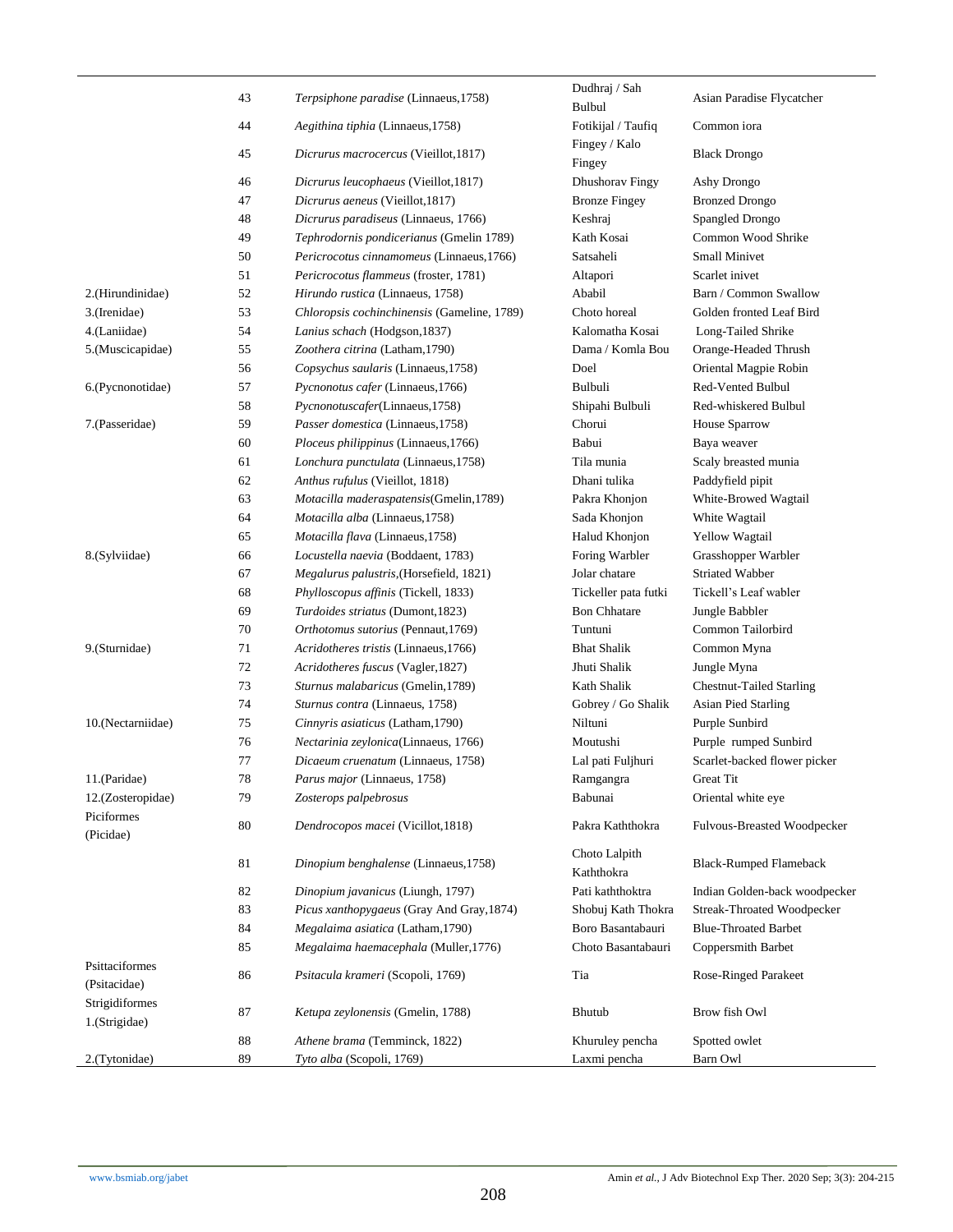|                              | <b>Distribution of Birds in different Blocks</b> |              |                |              |                |                |              |           | <b>Migration</b> | <b>Social</b>                                         | Feeding                            | <b>IUCN</b> |
|------------------------------|--------------------------------------------------|--------------|----------------|--------------|----------------|----------------|--------------|-----------|------------------|-------------------------------------------------------|------------------------------------|-------------|
| Name of birds                | B1                                               | B2           | B <sub>3</sub> | B4           | B <sub>5</sub> | B <sub>6</sub> | B7           | Abundance | status           | status                                                | guild                              | status      |
| Fulvous whistling duck       |                                                  |              | $\checkmark$   | $\checkmark$ |                | $\checkmark$   |              | Moderate  | M(WV)            | LF/SF                                                 | <b>OM</b>                          | LC          |
| Lesser whistling-duck        |                                                  |              | ✓              |              |                | ✓              |              | Moderate  | M(WV)            | LF/SF                                                 | OM                                 | $_{\rm LC}$ |
| House Swift                  |                                                  |              | ✓              | ✓            | $\checkmark$   | ✓              | $\checkmark$ | Moderate  | R(M)             | $\rm LF$                                              | IV                                 | ${\rm LC}$  |
| Palm Swift                   |                                                  | $\checkmark$ | $\checkmark$   | $\checkmark$ |                | $\checkmark$   | ✓            | Moderate  | $\mathbb{R}$     | $\rm LF$                                              | IV                                 | $_{\rm LC}$ |
| <b>Black Kite</b>            | ✓                                                |              |                | $\checkmark$ |                |                | $\checkmark$ | Moderate  | $\mathbb{R}$     | $\mathbf S$                                           | CV                                 | LC          |
| <b>Brahminy Kite</b>         |                                                  | $\checkmark$ |                |              |                |                |              | Thin      | $\mathbb{R}$     | S                                                     | <b>CV</b>                          | $_{\rm LC}$ |
| <b>Crested Serpent Eagle</b> |                                                  |              |                | $\checkmark$ |                | ✓              |              | Very Thin | ${\bf R}$        | S                                                     | <b>CV</b>                          | LC          |
| Grey-Headed fish eagle       |                                                  | $\checkmark$ |                |              | $\checkmark$   |                | $\checkmark$ | Very Thin | R(RR)            | S/P                                                   | PV/CV                              | $_{\rm NT}$ |
| <b>Black-Shouldered Kite</b> |                                                  |              | $\checkmark$   |              |                | ✓              |              | Very Thin | ${\bf R}$        | S                                                     | $\mathrm{CV}$                      | LC          |
| Cattle Egret                 | ✓                                                |              | $\checkmark$   | $\checkmark$ |                | $\checkmark$   |              | Moderate  | ${\bf R}$        | S / SF                                                | $IV + CV$                          | LC          |
| Night Heron                  |                                                  |              |                | $\checkmark$ | $\checkmark$   |                |              | Thin      | R(M)             | SF / LF                                               | $PV + CV$                          | ${\rm LC}$  |
| Indian Pond Heron            |                                                  |              | ✓              | $\checkmark$ | $\checkmark$   | ✓              | $\checkmark$ | Moderate  | ${\bf R}$        | S / SF / LF                                           | $PV + CV$                          | ${\rm LC}$  |
| Cinnamon Bittern             |                                                  |              | $\checkmark$   |              | $\checkmark$   |                |              | Thin      | ${\bf R}$        | $\ensuremath{\mathrm{S}}$ / $\ensuremath{\mathrm{P}}$ | $PV + CV$                          | LC          |
| <b>Great Egret</b>           |                                                  |              | ✓              |              | $\checkmark$   | ✓              | $\checkmark$ | Thin      | R(M)             | S / SF / LF                                           | $PV + CV$                          | LC          |
| Little Egret                 |                                                  |              | ✓              |              |                | $\checkmark$   |              | Thin      | ${\bf R}$        | SF                                                    | $PV + CV$                          | $_{\rm LC}$ |
| Little (Green) Heron         | ✓                                                |              |                |              | ✓              | ✓              |              | Thin      | ${\bf R}$        | S                                                     | $PV + CV$                          | ${\rm LC}$  |
| Asian openbill               |                                                  | $\checkmark$ | ✓              |              | $\checkmark$   | ✓              |              | Moderate  | R(M)             | SF / LF                                               | $MV + CV$                          | LC          |
| Common Snipe                 | ✓                                                |              |                | $\checkmark$ |                | ✓              | $\checkmark$ | Thin      | M(WV)            | S/P/SF                                                | IV                                 | LC          |
| <b>Black Ibis</b>            |                                                  | ✓            |                |              | ✓              |                |              | Thin      | ${\bf R}$        | S/P/SF                                                | $MV + CV$                          | NT          |
| Great Cormorant              |                                                  | $\checkmark$ |                |              |                | $\checkmark$   |              | Moderate  | ${\bf R}$        | $S$ / $P$ / $SF$                                      | ${\rm PV}$                         | ${\rm LC}$  |
| Little Cormorant             |                                                  | $\checkmark$ | $\checkmark$   |              | $\checkmark$   | $\checkmark$   | $\checkmark$ | Moderate  | R(M)             | $S / P / SF$                                          | ${\rm PV}$                         | ${\rm LC}$  |
| Rock Pigeon                  | $\checkmark$                                     | $\checkmark$ |                | $\checkmark$ | $\checkmark$   |                | ✓            | Moderate  | ${\bf R}$        | S / P / LF                                            | $F\mathbf{V}+\mathbf{G}\mathbf{V}$ | $_{\rm LC}$ |
| Spotted Dove                 | ✓                                                | $\checkmark$ | $\checkmark$   | $\checkmark$ |                | $\checkmark$   | $\checkmark$ | Thick     | $\mathbb{R}$     | S / P / LF                                            | $FV + GV$                          | $_{\rm LC}$ |
| Eurasian Collared Dove       |                                                  |              | $\checkmark$   |              |                |                | $\checkmark$ | Thin      | $\mathbb{R}$     | $S$ / $\rm P$                                         | $F\mathbf{V}+\mathbf{G}\mathbf{V}$ | $_{\rm LC}$ |
| Common Kingfisher            | ✓                                                | $\checkmark$ | $\checkmark$   | ✓            | ✓              | ✓              | $\checkmark$ | Moderate  | ${\bf R}$        | ${\bf S}$                                             | PV                                 | $_{\rm LC}$ |
| Pied Kingfisher              | ✓                                                |              | $\checkmark$   | $\checkmark$ | $\checkmark$   |                |              | Thin      | ${\bf R}$        | $\mathbf S$ / $\mathbf P$                             | PV                                 | ${\rm LC}$  |
| White-Throated<br>Kingfisher | $\checkmark$                                     |              | $\checkmark$   | $\checkmark$ | $\checkmark$   |                |              | Thin      | ${\bf R}$        | ${\bf S}$                                             | ${\rm PV}$                         | ${\rm LC}$  |
| Stork-Billed Kingfisher      |                                                  |              | ✓              |              |                |                | $\checkmark$ | Thin      | ${\bf R}$        | ${\bf S}$                                             | ${\rm PV}$                         | ${\rm LC}$  |
| Green Bee-Eater              | ✓                                                |              | $\checkmark$   | $\checkmark$ | $\checkmark$   |                | $\checkmark$ | Moderate  | ${\bf R}$        | $\mathbf{S}$ / $\mathbf{P}$                           | ${\rm IV}$                         | ${\rm LC}$  |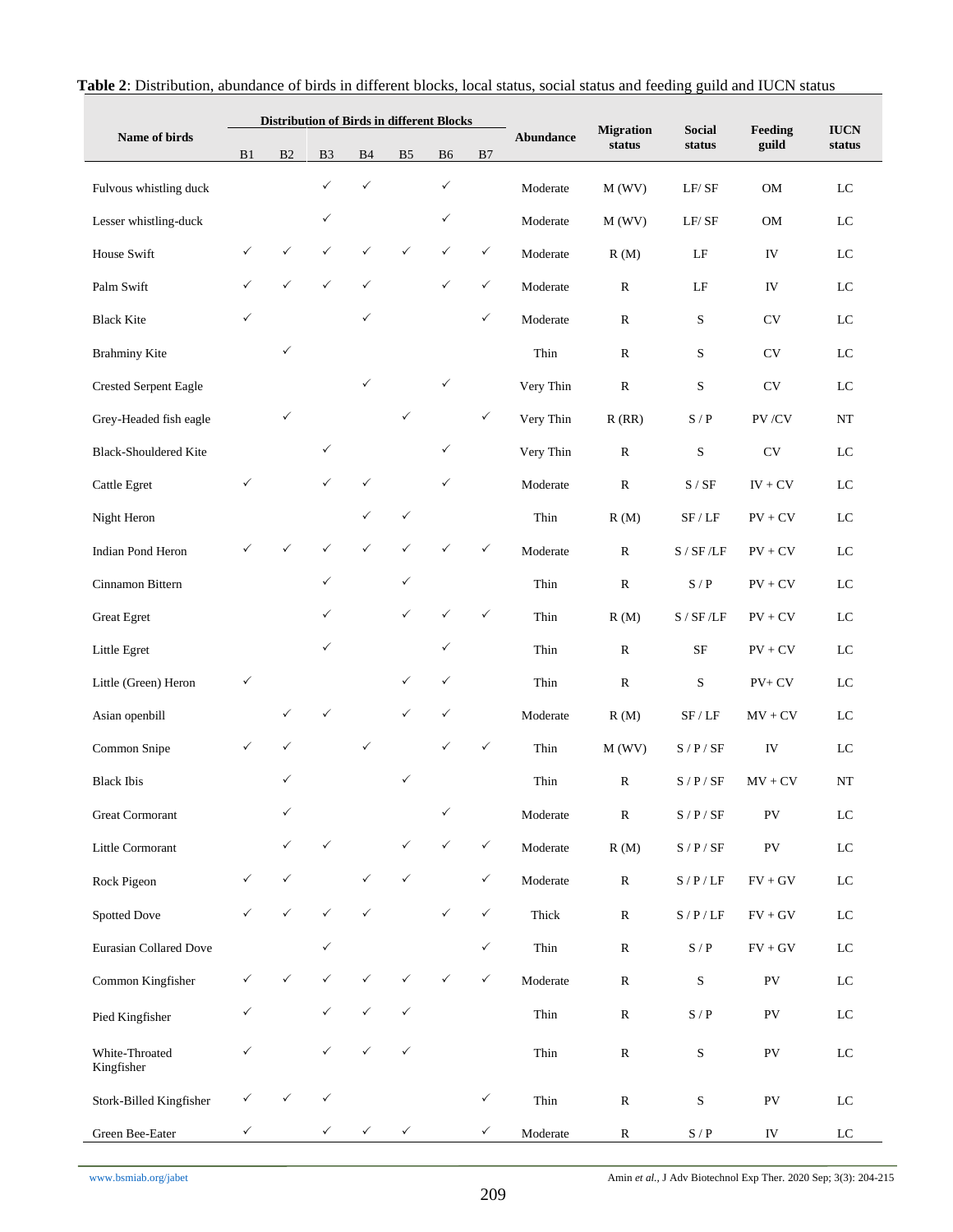| <b>Blue-tailed Bea-Eater</b>  | ✓            |              | ✓            |              | ✓            |              | $\checkmark$ | Moderate  | M(SV)        | S/P                                                   | IV          | LC          |
|-------------------------------|--------------|--------------|--------------|--------------|--------------|--------------|--------------|-----------|--------------|-------------------------------------------------------|-------------|-------------|
| <b>Lesser Coucal</b>          | ✓            |              |              |              | ✓            |              |              | Thin      | $\mathbb{R}$ | S/P                                                   | <b>CV</b>   | LC          |
| <b>Greater Coucal</b>         | ✓            |              |              | $\checkmark$ |              | $\checkmark$ |              | Moderate  | $\mathbb{R}$ | S                                                     | <b>CV</b>   | LC          |
| Asian Koel                    | ✓            |              | $\checkmark$ | ✓            | $\checkmark$ |              | $\checkmark$ | Moderate  | ${\bf R}$    | S/P                                                   | <b>OM</b>   | $_{\rm LC}$ |
| <b>Indian Cuckoo</b>          | ✓            |              | $\checkmark$ | ✓            | $\checkmark$ | $\checkmark$ |              | Moderate  | $\mathbb{R}$ | S / P                                                 | IV          | LC          |
| Pied Cuckoo                   | ✓            |              | ✓            | ✓            | $\checkmark$ |              | $\checkmark$ | Thin      | M(SV)        | S                                                     | IV          | LC          |
| Common Hawk Cuckoo            |              |              | $\checkmark$ |              | $\checkmark$ |              |              | Thin      | M(SV)        | $\mathbf S$                                           | IV          | LC          |
| White-Breasted<br>Waterhen    |              | ✓            | ✓            |              | $\checkmark$ | $\checkmark$ |              | Moderate  | ${\bf R}$    | S/P                                                   | OM          | LC          |
| Rufous Treepie                | $\checkmark$ |              |              | $\checkmark$ |              |              | $\checkmark$ | Thin      | ${\bf R}$    | $\ensuremath{\mathrm{S}}$ / $\ensuremath{\mathrm{P}}$ | $_{\rm OM}$ | ${\rm LC}$  |
| <b>Black-Hooded Oriole</b>    | ✓            |              | $\checkmark$ | ✓            | $\checkmark$ |              | $\checkmark$ | Thin      | ${\bf R}$    | S/P                                                   | $IV + FV$   | $_{\rm LC}$ |
| House Crow                    | $\checkmark$ |              | $\checkmark$ | ✓            | $\checkmark$ |              | $\checkmark$ | Moderate  | ${\bf R}$    | S/P/LF                                                | OM          | LC          |
| Large-Billed / Jungle<br>Crow | $\checkmark$ |              |              | ✓            | $\checkmark$ |              |              | Thin      | R(M)         | S/P/LF                                                | OM          | ${\rm LC}$  |
| Fantail Flycatcher            | ✓            |              | $\checkmark$ | $\checkmark$ | $\checkmark$ |              |              | Thin      | ${\bf R}$    | S/P                                                   | IV          | $_{\rm LC}$ |
| Asian Paradise<br>Flycatcher  | ✓            |              | $\checkmark$ | ✓            |              |              | $\checkmark$ | Thick     | R(M)         | S/P                                                   | $IV + FV$   | LC          |
| Common iora                   | ✓            |              | $\checkmark$ | ✓            | ✓            |              | $\checkmark$ | Thick     | ${\bf R}$    | S / SF                                                | IV          | $_{\rm LC}$ |
| <b>Black Drongo</b>           | ✓            | $\checkmark$ |              | $\checkmark$ |              |              |              | Thick     | ${\bf R}$    | S / SF                                                | IV          | LC          |
| Ashy Drongo                   |              | ✓            | ✓            | ✓            |              | $\checkmark$ |              | Moderate  | R(M)         | S / SF                                                | IV          | $_{\rm LC}$ |
| <b>Bronzed Drongo</b>         | $\checkmark$ |              |              |              |              |              | $\checkmark$ | Thin      | ${\bf R}$    | S / SF                                                | IV          | LC          |
| Spangled Drongo               |              |              |              | ✓            |              |              | ✓            | Very Thin | $\mathbb{R}$ | S / SF                                                | IV          | LC          |
| Common Wood Shrike            |              |              | ✓            |              |              |              | $\checkmark$ | Thin      | ${\bf R}$    | S                                                     | ${\rm IV}$  | ${\rm LC}$  |
| Small Minivet                 | ✓            |              | ✓            | ✓            | $\checkmark$ |              | $\checkmark$ | Thick     | ${\bf R}$    | $\rm SF$                                              | ${\rm IV}$  | ${\rm LC}$  |
| Scarlet inivet                | $\checkmark$ |              | $\checkmark$ | ✓            | $\checkmark$ |              |              | Thick     | ${\bf R}$    | $\rm SF$                                              | ${\rm IV}$  | ${\rm LC}$  |
| Barn / Common<br>Swallow      |              | ✓            | $\checkmark$ |              |              | $\checkmark$ |              | Thick     | M(WV)        | $\rm SF$                                              | ${\rm IV}$  | $_{\rm LC}$ |
| Golden fronted Leaf<br>Bird   |              |              | $\checkmark$ |              | $\checkmark$ |              |              | Thin      | ${\bf R}$    | $\mathbf{S}$ / $\mathbf{P}$                           | ${\rm IV}$  | $_{\rm LC}$ |
| Long-Tailed Shrike            |              |              |              |              | ✓            | $\checkmark$ | $\checkmark$ | Moderate  | ${\bf R}$    | $S$ / $\rm P$                                         | ${\rm IV}$  | ${\rm LC}$  |
| Orange-Headed Thrush          | ✓            |              | ✓            |              | ✓            |              | $\checkmark$ | Thin      | ${\bf R}$    | $S$ / $\rm P$                                         | ${\rm IV}$  | ${\rm LC}$  |
| Oriental Magpie Robin         |              | ✓            |              |              | ✓            |              | $\checkmark$ | Thick     | ${\bf R}$    | $\mathbf{S}$ / $\mathbf{P}$                           | ${\rm IV}$  | $_{\rm LC}$ |
| Red-Vented Bulbul             | ✓            | ✓            |              |              | ✓            |              | $\checkmark$ | Thick     | ${\bf R}$    | $\mathbf{S}$ / $\mathbf{P}$                           | ${\rm FV}$  | $_{\rm LC}$ |
| Red-whiskered Bulbul          |              | $\checkmark$ |              | $\checkmark$ |              |              | $\checkmark$ | Moderate  | ${\bf R}$    | $\mathbf{S}$ / $\mathbf{P}$                           | ${\rm FV}$  | $_{\rm LC}$ |

[www.bsmiab.org/jabet](http://www.bsmiab.org/jabet) Amin *et al.,* J Adv Biotechnol Exp Ther. 2020 Sep; 3(3): 204-215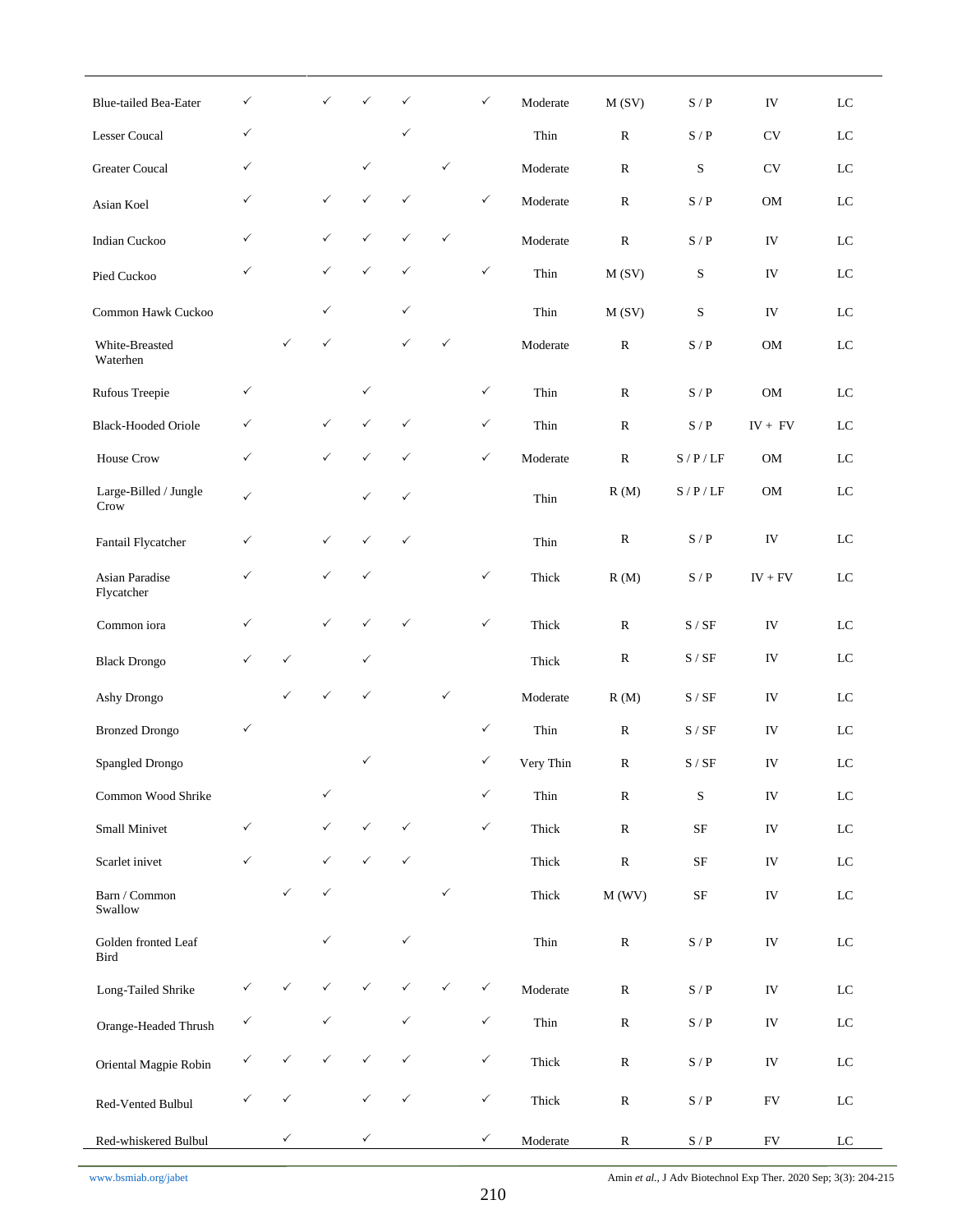| House Sparrow                    | $\checkmark$ |              | ✓            |              | ✓            |              | ✓            | Moderate   | ${\bf R}$     | S/P/SF                      | $FV + GV$             | ${\rm LC}$  |
|----------------------------------|--------------|--------------|--------------|--------------|--------------|--------------|--------------|------------|---------------|-----------------------------|-----------------------|-------------|
| Baya weaver                      |              |              | $\checkmark$ |              | ✓            |              |              | Moderate   | ${\bf R}$     | P / SF                      | GV                    | ${\rm LC}$  |
| Scaly breasted munia             | $\checkmark$ |              |              |              | ✓            |              |              | Thin       | $\mathbb{R}$  | P / SF                      | GV                    | ${\rm LC}$  |
| Paddyfield pipit                 | $\checkmark$ |              | ✓            | ✓            | $\checkmark$ |              | ✓            | Moderate   | ${\bf R}$     | S/P                         | IV                    | ${\rm LC}$  |
| White-Browed Wagtail             | $\checkmark$ |              | $\checkmark$ | $\checkmark$ | ✓            | $\checkmark$ |              | Moderate   | M(WV)         | S/P/SF                      | IV                    | ${\rm LC}$  |
| White Wagtail                    | $\checkmark$ | ✓            | $\checkmark$ | ✓            | ✓            | $\checkmark$ | ✓            | Very Thick | M(WV)         | S/P/SF                      | IV                    | $_{\rm LC}$ |
| Yellow Wagtail                   | $\checkmark$ |              | $\checkmark$ | ✓            | $\checkmark$ |              | ✓            | Thick      | M(WV)         | P / SF                      | IV                    | ${\rm LC}$  |
| Grasshopper Warbler              |              |              |              |              |              |              | $\checkmark$ | Thin       | ${\bf R}$     | P / SF                      | IV                    | ${\rm LC}$  |
| Striated Wabber                  |              | $\checkmark$ |              | $\checkmark$ |              | ✓            |              | Moderate   | ${\bf R}$     | P / SF                      | ${\rm IV}$            | ${\rm LC}$  |
| Tickell's Leaf wabler            |              |              | $\checkmark$ | ✓            | $\checkmark$ |              | $\checkmark$ | Thin       | M(WV)         | ${\bf P}$                   | ${\rm IV}$            | ${\rm LC}$  |
| Jungle Babbler                   | $\checkmark$ |              | $\checkmark$ | $\checkmark$ | ✓            |              |              | Thick      | $\mathbb{R}$  | S / SF                      | IV                    | $_{\rm LC}$ |
| Common Tailorbird                | $\checkmark$ |              | $\checkmark$ | $\checkmark$ | ✓            |              | $\checkmark$ | Thick      | ${\bf R}$     | $S / P$                     | ${\rm IV}$            | ${\rm LC}$  |
| Common Myna                      | $\checkmark$ | ✓            | $\checkmark$ | $\checkmark$ | ✓            | $\checkmark$ | ✓            | Thick      | $\mathbb{R}$  | S / SF                      | $IV + FV$             | ${\rm LC}$  |
| Jungle Myna                      | $\checkmark$ | ✓            | ✓            | ✓            | ✓            | ✓            | ✓            | Moderate   | $\mathbb{R}$  | S / SF                      | $IV + FV$             | ${\rm LC}$  |
| <b>Chestnut-Tailed Starling</b>  | $\checkmark$ | ✓            |              | $\checkmark$ | ✓            |              | $\checkmark$ | Moderate   | ${\bf R}$     | S / SF                      | $\text{IV}+\text{FV}$ | ${\rm LC}$  |
| <b>Asian Pied Starling</b>       | $\checkmark$ | ✓            | $\checkmark$ | ✓            | ✓            |              | ✓            | Thick      | ${\bf R}$     | S / SF                      | $\text{IV}+\text{FV}$ | $_{\rm LC}$ |
| Purple Sunbird                   | $\checkmark$ |              | $\checkmark$ |              |              |              | ✓            | Thin       | ${\bf R}$     | S / P / SF                  | ${\rm NV}$            | ${\rm LC}$  |
| Purple rumped Sunbird            | $\checkmark$ |              |              | ✓            |              |              | ✓            | Moderate   | ${\bf R}$     | S/P/SF                      | ${\rm NV}$            | ${\rm LC}$  |
| Scarlet-backed flower<br>picker  |              | ✓            |              | ✓            |              |              |              | Thin       | $\mathbb{R}$  | P / SF                      | ${\rm NV}$            | ${\rm LC}$  |
| <b>Great Tit</b>                 | $\checkmark$ |              | ✓            |              | ✓            |              | ✓            | Thin       | ${\bf R}$     | S/P                         | IV                    | LC          |
| Oriental white eye               |              |              | $\checkmark$ |              |              |              |              | Thin       | ${\bf R}$     | $\mathbf{S}$ / $\mathbf{P}$ | ${\rm IV}$            | $_{\rm LC}$ |
| Fulvous-Breasted<br>Woodpecker   | $\checkmark$ |              | $\checkmark$ |              | ✓            |              | $\checkmark$ | Thin       | ${\mathbb R}$ | $\mathbf{S}$ / $\mathbf{P}$ | ${\rm IV}$            | ${\rm LC}$  |
| <b>Black-Rumped</b><br>Flameback | $\checkmark$ |              | $\checkmark$ |              | ✓            | $\checkmark$ | $\checkmark$ | Moderate   | ${\bf R}$     | $\mathbf{S}$ / $\mathbf{P}$ | ${\rm IV}$            | ${\rm LC}$  |
| Indian Golden-back<br>woodpecker | $\checkmark$ |              | $\checkmark$ | ✓            | ✓            |              | $\checkmark$ | Moderate   | ${\bf R}$     | $\mathbf{S}$ / $\mathbf{P}$ | IV                    | $\rm LC$    |
| Streak-Throated<br>Woodpecker    | $\checkmark$ |              | $\checkmark$ | ✓            | ✓            |              | ✓            | Thin       | ${\bf R}$     | $S$ / $\rm P$               | ${\rm IV}$            | ${\rm LC}$  |
| <b>Blue-Throated Barbet</b>      | $\checkmark$ |              | $\checkmark$ | ✓            | ✓            |              | ✓            | Moderate   | ${\bf R}$     | $\mathbf{S}$ / $\mathbf{P}$ | ${\rm FV}$            | ${\rm LC}$  |
| Coppersmith Barbet               | $\checkmark$ |              | $\checkmark$ |              | ✓            |              | $\checkmark$ | Thin       | ${\bf R}$     | $\mathbf{S}$ / $\mathbf{P}$ | ${\rm FV}$            | ${\rm LC}$  |
| Rose-Ringed Parakeet             |              |              |              | ✓            | $\checkmark$ |              |              | Thin       | ${\bf R}$     | $S / P / LF$                | ${\rm FV}$            | $_{\rm LC}$ |
| Brow fish Owl                    | $\checkmark$ |              | $\checkmark$ |              |              |              |              | Moderate   | ${\bf R}$     | $\mathbf S$                 | ${\rm PV}$            | $_{\rm LC}$ |
| Spotted owlet                    | $\checkmark$ |              |              | $\checkmark$ | $\checkmark$ |              | $\checkmark$ | Moderate   | $\mathbb{R}$  | $\mathbf{S}$ / $\mathbf{P}$ | $\mathrm{CV}$         | $_{\rm LC}$ |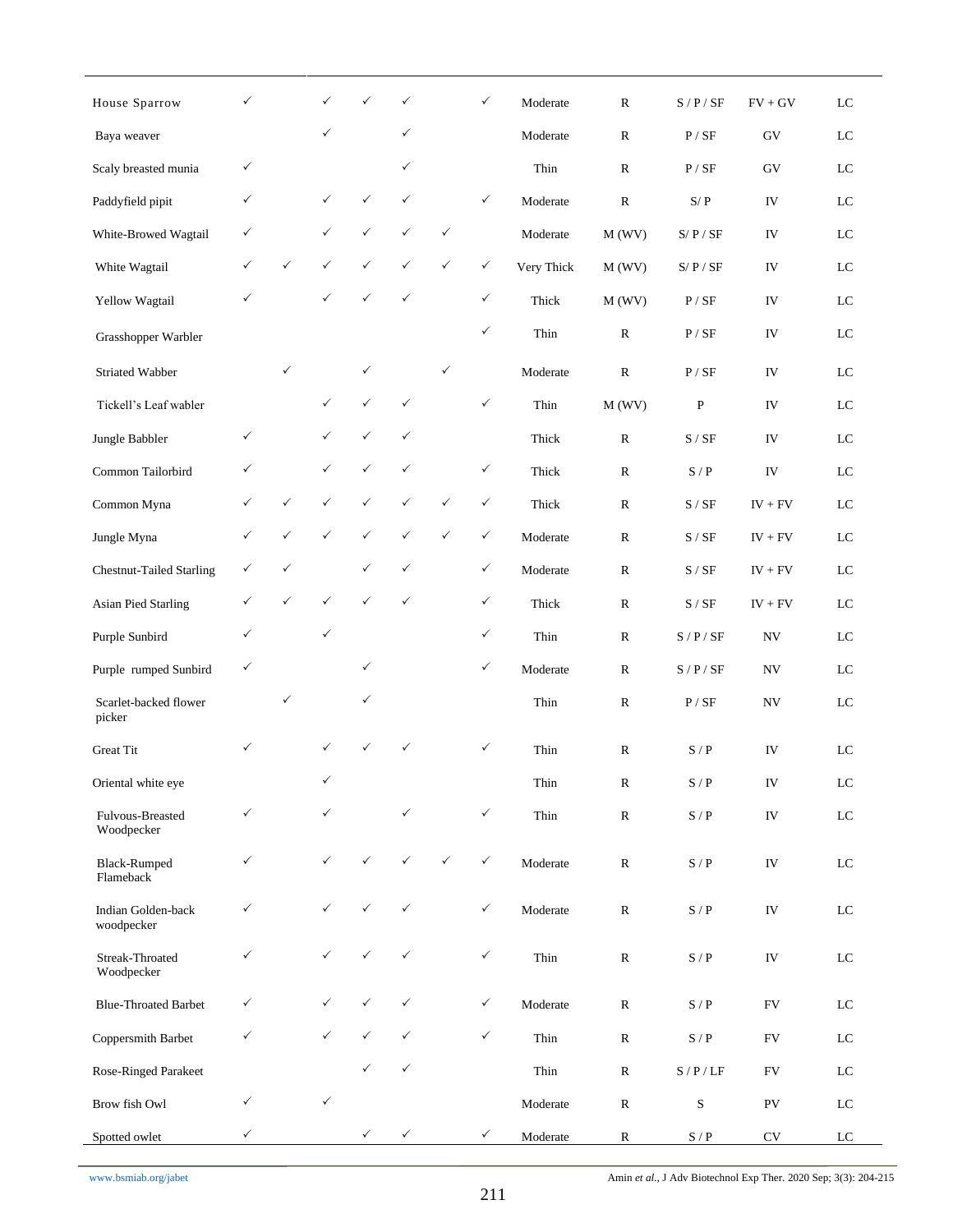| Barn Owl |                                                                                                                                                                                                |  | Thin |  |  |
|----------|------------------------------------------------------------------------------------------------------------------------------------------------------------------------------------------------|--|------|--|--|
|          | $B \ 1 =$ Chapadal. B $2 =$ Shree Rampur Bill, B $3 =$ Mithapur, Block $4 =$ Paharpur, B $5 =$ Jogodishpur, B $6 =$ Kastogaree bill, B $7 =$ Asranga, Migration status: R = Common Resident; R |  |      |  |  |
|          | (RR) = Rare Resident; R (M) =Resident Migratory; M (SV) = Migratory, summer visitors; M (WV) = Migratory; Winter Visitors. Social status: S = Single; P = Paired; SF = Small                   |  |      |  |  |

Flock; LF = Large Flock. Feeding guild: OM = Omnivorous; CV = Carnivorous; IV = Insectivorous; FV = Frugivorous; PV = Piscivorous, GV = Graminivorous; NV = Nectarivorous; MV = Molluscivorous. IUCN status: LC = Least Concern; NT= Near-threatened.

**Table 3:** Number and percentages of families and species under each Order and Relative abundance of bird species under each Family.

| Order         | Family               | No of bird spp.<br>under family | Percentage of<br>families under<br>order | Percentage of<br>species under<br>order | Relative<br><b>Diversity</b> |
|---------------|----------------------|---------------------------------|------------------------------------------|-----------------------------------------|------------------------------|
| Anseriformes  | 1. Dendrocygnidae    | $\overline{2}$                  | 3.125                                    | 2.247                                   | 2.247                        |
| Apodiformes   | 1. Apodidae          | $\sqrt{2}$                      | 3.125                                    | 2.247                                   | 2.247                        |
|               | 1. Accipitridae      | $\sqrt{5}$                      |                                          |                                         | 5.617                        |
|               | 2. Ardeidae          | $\tau$                          |                                          |                                         | 7.865                        |
| Ciconiiformes | 3. Ciconiidae        | $\mathbf{1}$                    | 18.750                                   | 19.101                                  | 1.124                        |
|               | 4. Scolopacidae      | $\mathbf{1}$                    |                                          |                                         | 1.124                        |
|               | 5. Threskiornithidae | $\mathbf{1}$                    |                                          |                                         | 1.124                        |
|               | 6. Phalacorcoracidae | $\sqrt{2}$                      |                                          |                                         | 2.247                        |
| Columbiformes | 1. Columbidae        | $\mathfrak{Z}$                  | 3.125                                    | 3.370                                   | 3.370                        |
|               | 1.Alcedinidae        | $\mathbf{1}$                    |                                          |                                         | 1.124                        |
|               | 2. Cerylidae         | $\mathbf{1}$                    | 12.500                                   | 6.742                                   | 1.124                        |
| Coraciiformes | 3. Dalcelonidae      | $\overline{c}$                  |                                          |                                         | 2.247                        |
|               | 4. Meropidae         | $\sqrt{2}$                      |                                          | 2.247                                   |                              |
| Cuculiformes  | 1. Centropodidae     | $\sqrt{2}$                      | 6.250                                    | 6.742                                   | 2.247                        |
|               | 2. Cuculidae         | $\overline{4}$                  |                                          |                                         | 4.494                        |
| Gruiformes    | 1. Rallidae          | $\mathbf{1}$                    | 3.125                                    | 1.124                                   | 1.124                        |
|               | 1. Corvidae          | 14                              |                                          |                                         | 15.730                       |
|               | 2. Hirundinidae      | $\mathbf{1}$                    |                                          |                                         | 1.124                        |
|               | 3. Irenidae          | $\mathbf{1}$                    |                                          |                                         | 1.124                        |
|               | 4. Laniidae          | 1                               |                                          |                                         | 1.124                        |
|               | 5. Muscicapidae      | $\overline{c}$                  |                                          |                                         | 2.247                        |
| Passeriformes | 6. Pycnonotidae      | $\sqrt{2}$                      | 37.500                                   | 47.191                                  | 2.247                        |
|               | 7. Passeridae        | $\boldsymbol{7}$                |                                          |                                         | 7.865                        |
|               | 8. Sylviidae         | $\mathfrak{H}$                  |                                          |                                         | 5.618                        |
|               | 9. Sturnidae         | $\overline{4}$                  |                                          |                                         | 4.494                        |
|               | 10. Nectarniidae     | $\mathfrak{Z}$                  |                                          |                                         | 3.370                        |
|               | 11. Paridae          | $\mathbf{1}$                    |                                          |                                         | 1.124                        |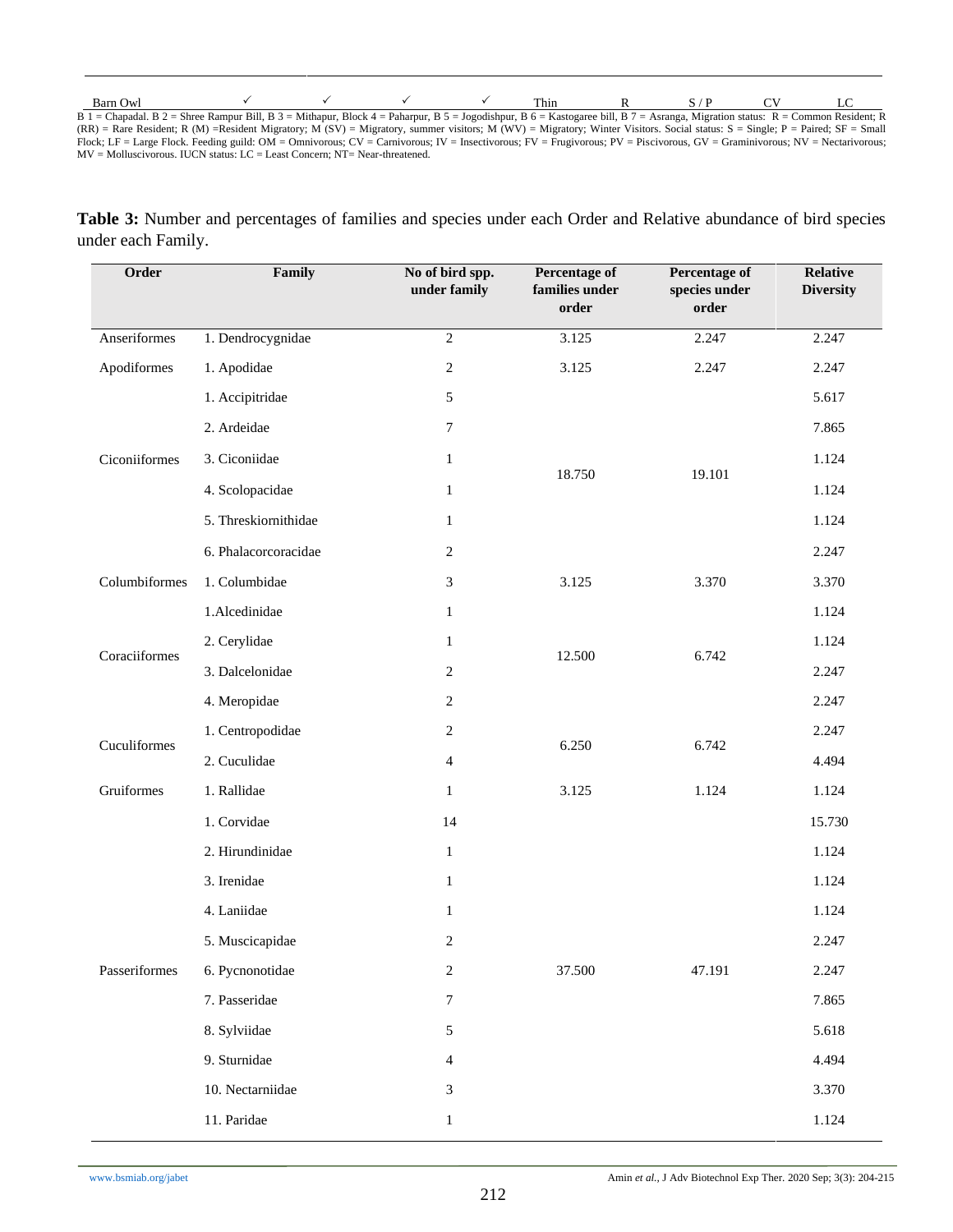| 11             | 32               | 89           | 100   | <b>100</b> | 100   |
|----------------|------------------|--------------|-------|------------|-------|
|                |                  | <b>Total</b> |       |            |       |
|                | 2.Tytonidae      |              |       |            | 1.124 |
| Strigiformes   | 1.Strigidae      | 2            | 6.250 | 3.370      | 2.247 |
| Psittaciformes | 1. Psitacidae    |              | 3.125 | 1.124      | 1.124 |
| Piciformes     | 1. Picidae       | 6            | 3.125 | 6.742      | 6.742 |
|                | 12. Zosteropidae |              |       |            | 1.124 |



**Figure 2.** Social status of birds in the study area.( $S = \text{Single}$ ,  $P =$ Paired,  $SF = Small$  flock,  $LF = Large$  flock,  $S/P = Single$  or paired,  $SF/LF = Small$  or large flock,  $S/SF = Single$  or small flock,  $P/SF =$ Pared or small flock,  $S/P/SF =$  Single or paired or small flock,  $S/P/LF =$  Single or paired or large flock,  $S/SF/LF =$  Single or Small flock or large flock.

### **Feeding guild**

The guild-wise percentages of the 89 species are shown in Figure 3. Among the species 41.57% were insectivorous, followed by omnivorous 7.87%, carnivorous 8.99%, fruityvorous 5.62%, piscivorous 7.87%, nectarivorous 3.37% and graminivorous 2.25%. Some species has also intermediate feeding guild such as picivorous-carnivorous 7.87% and insectivorousfruityvorous 6.74%, frugivorous-graminivorous 4.49%, insectivorous-carnivorous 1.12% and molluscivorouscarnivorous 2.25%.



Figure 3. Feeding guild of birds of in study area (OM= Omnivorous,  $CV = Carnivorous, IV = Insectivorous, FV = Frugivorous, PV =$ Piscivorous,  $GV = Graminivorous$ ,  $NV = Nectarivorous$ ,  $IV+FV =$ insecto frugivorous,  $FV + GV$  frugio graminivorous,  $PV + CV =$ picio carnivorous, IV +  $CV =$  insecto carnivorous,  $MV + CV =$ molluscio carnivorous).

### **Relative diversity of birds on the basis of different study sites**

Bird diversity and dispersion depends on the habitat and availability of the food sources. For example aquatic birds like duck, cormorant etc. are very common near water bodies, fruit eaters are seen in trees usually, and grain eaters love to forage in the crop fields. The study area was divided into seven sites under two major habitat, bill area and human locality. The relative diversity of birds on the basis of different study sites is given in figure 4. Bird diversity was found higher in human locality than the bill areas. In Mithapur the highest bird diversity was observed (69.622%), then in Chapadal (66.292%), then in Jogodishpur (65.168%), then in Asranga (59.55%). The lowest diversity was observed in Shree Rampur Bill and Kastogaree Bill (32.584%)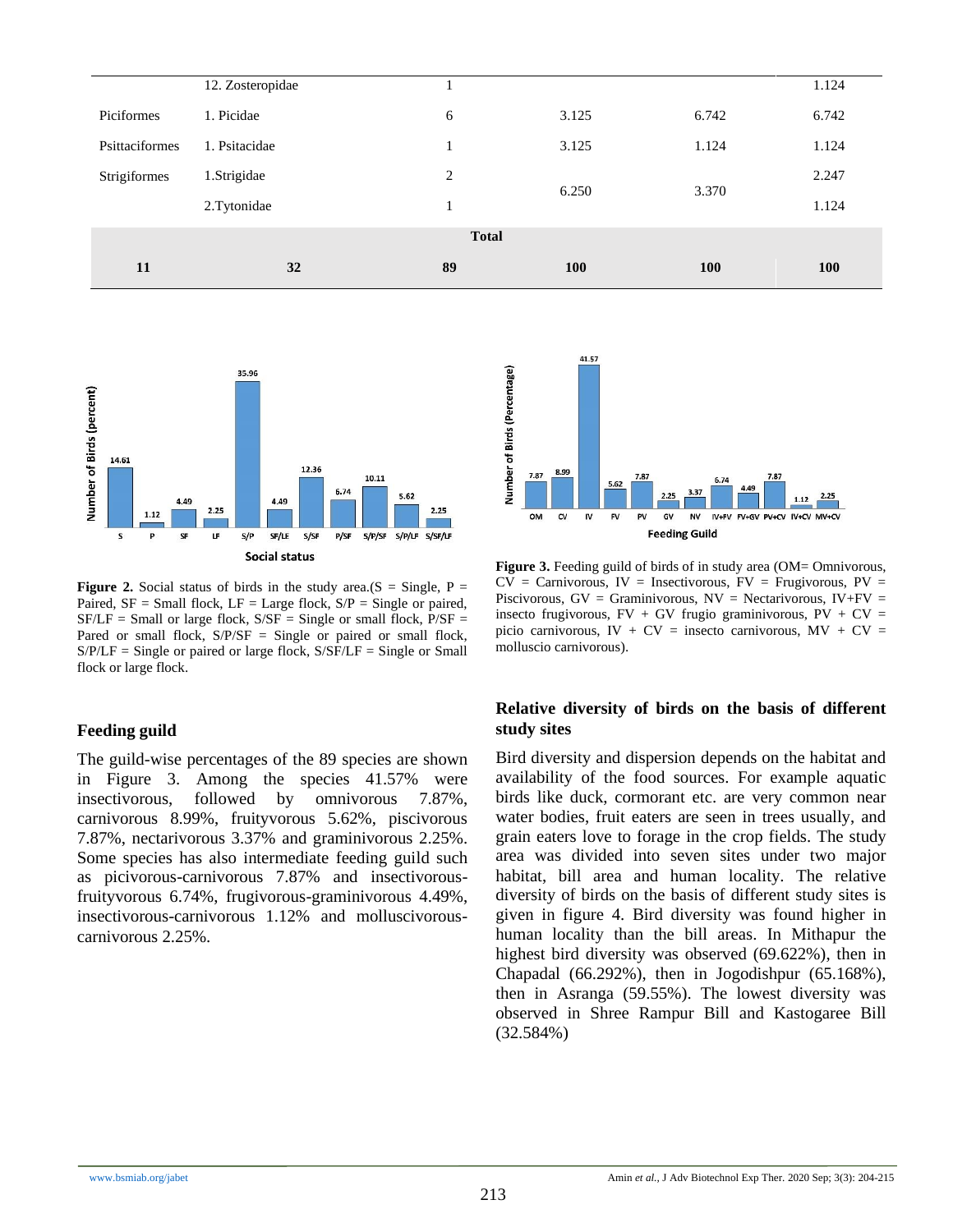

**Figure 4.** Relative diversity of birds.

### **DISCUSSION**

During this study period 89 bird species were observed that are the representatives of 11 orders and 32 families which support the findings of Karmakar *et al*. [22]. According to Siddiqui *et al* [32] there are a total 650 species of birds found in the Bangladesh territory, among which 477 are regular species. Out of these regular species 301 are residents of the country and 176 are seasonal migrants. The number of winter migrants is 160, summer migrants are 6 and spacing or passage migrants are 10. Based on relative abundance of birds 143 are vagrants, 176 are rare, 103 are uncommon and 198 are common species of Bangladesh [3, 28 and 32]. Among the birds of Bangladesh IUCN declared 40 species as globally threatened. But Rhett A. Butler mentioned only 607 birds are present and 36 are threatened in Bangladesh in ''Total Number of Bird Species by Country'' at July 1, 2019 [35]. The avifauna of Jaipurhat District enlists total 89 species which is 13.69% of the Bangladeshi species. The study area includes Small River, marsh land, wetland, cropland, village groves and orchards along with some fallow lands. During this study birds have been recorded 8.99% common winter visitors, 3.37% common summer visitors, 8.99% resident migratory, 1.12% were rare resident and 77.53% resident birds among the total amount of birds.

In this study according to social status the findings was that the highest number of bird species as single or in pairs 35.96% ; others followed by 14.61% solitary, 1.12% paired, small flock 4.49%, large flock 2.25% , single or small flocks 12.36%, paired or small flock 6.74%, small or large flocks 4.49% respectively. About 10.11% birds were seen in single, paired or forming small flocks; 5.62% were single, paired or in large flocks, and 2.25% bird species were seen single or formed both small and large flocks. And according to feeding guild the highest number of bird species as insectivorous 41.57% and lowest number of bird species as insectivorouscarnivorous 1.12% were recorded. Bird diversity was found higher in human locality than the bill areas. In Mithapur the highest bird diversity was observed (69.622%), then in Chapadal (66.292%), then in Jogodishpur (65.168%), then in Asranga (59.55%). The lowest diversity was observed in Shree Rampur Bill and Kastogaree Bill (32.584%).

### **ACKNOWLEDGEMENTS**

The authors are grateful to the Chairman, Department of Zoology, University of Rajshahi for providing necessary facilities to accomplish the research work and to Dr. Nurul Islam and Dr. Aminuzzaman Mohammad Saleh Reza for their guidance.

### **AUTHOR CONTRIBUTIONS**

AA and KH were involved in conception and design of the experiments. AA, KH, SM, MA, SS and SA contributed to perform the experiments. AA, KH and SM analyzed data. SS contributed to drafting the article. KH and MA contributed to revising it critically for important intellectual content. AA made the final approval of the version to be published.

# **FUNDING**

The founding sponsors had no role in the design of the study; in the collection, analyses, or interpretation of data; in the writing of the manuscript, and in the decision to publish the results.

# **CONFLICTS OF INTEREST**

Authors declared that they have no conflict of interest.

### **REFERENCES**

- [1] Sarkar NJ, Sultana D, Jaman MF, Rahman MK. Diversity and population of Avifauna of Two Urban States in Dhaka, Bangladesh. Ecological society, Nepal*.* 2009; 16: 1-7.
- [2] Dhindas MS, Saini HK. Avian Fauna of Wetlands. Unpublished thesis, Department of Zoology, Punjab Agriculture Univesity, Ludhiana, Pakistan. 1994.
- [3] Khan MAR. Bangladesher Pakhi (Birds of Bangladesh). Bangla Academy, Dhaka, Bangladesh. 2008.
- [4] Islam MT. Birds of Rangpur (with notes on taxonomy, food and relationships). M.Sc. Thesis (Unpublished). University of Dhaka. 1969.